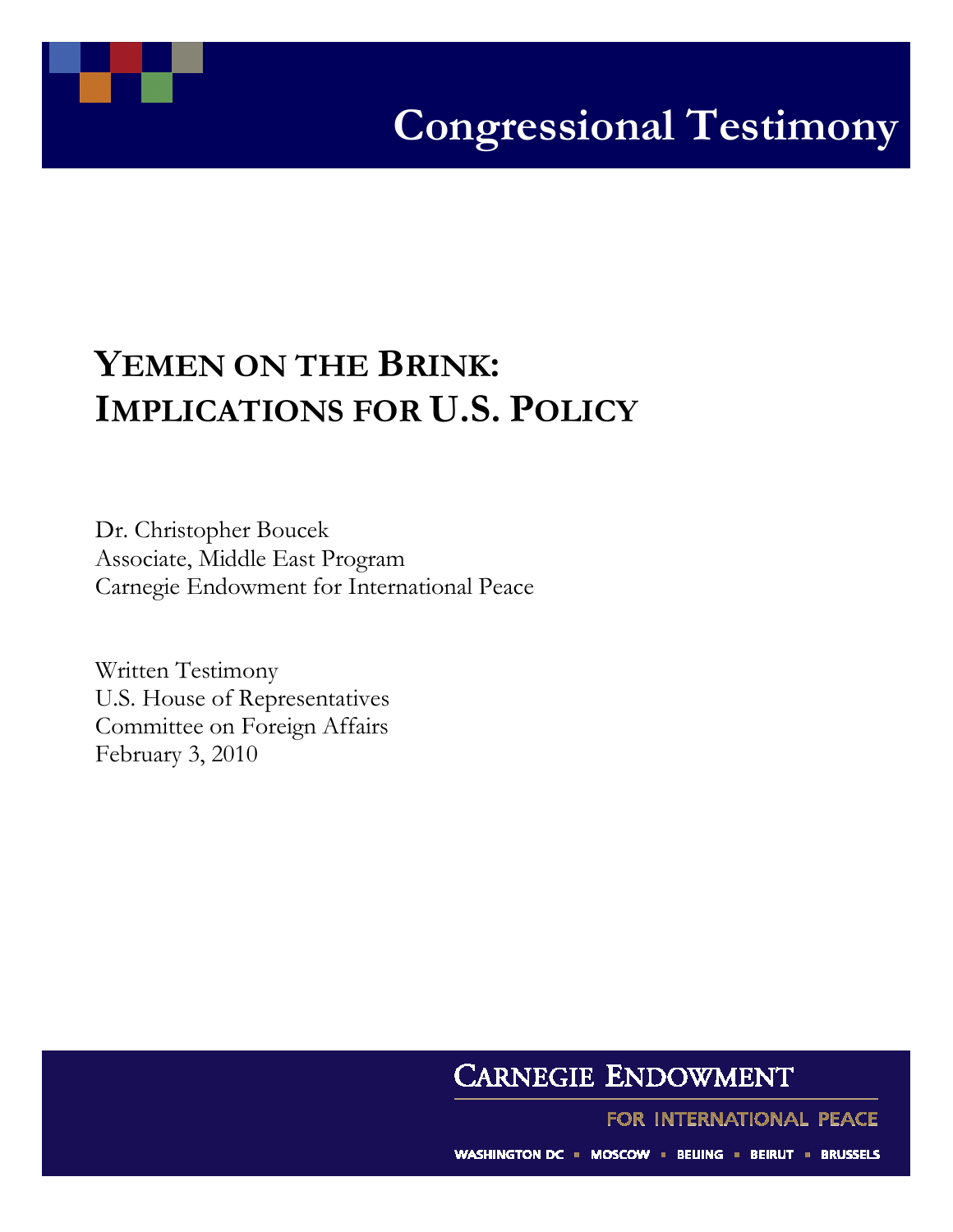#### **INTRODUCTION**

Chairman Berman, Ranking Member Ros-Lehtinen, and distinguished members of the committee, thank you for inviting me here today. Yemen is beset by a host of challenges that endanger both its domestic stability and regional security. The United States and the international community must act now, before conditions deteriorate further, to help Yemen meet these challenges. While Yemen has survived crises in the past, they have tended to be singular events, while the many problems it now faces are unprecedented in range and scope.

The problems include international terrorism, violent extremism, religious and tribal conflict, separatism, and transnational smuggling. Attempts to build effective national governance are frustrated by porous borders, a heavily armed population, and a historical absence of much central government control. Yemen is strategically located between Saudi Arabia and Somalia—part of two different yet interconnected regions, the Arabian Peninsula and the Horn of Africa. This fact often frustrates policy analyses; Yemen is excluded from the wealthy Gulf Cooperation Council, but is in many ways more resilient than its East African neighbors. More than 3 million barrels of oil pass the country's coast every day, through treacherous waters where Islamist terrorists and Somali pirates have staged several successful maritime attacks, threatening to disrupt international commerce and the flow of vital hydrocarbons.

Interrelated economic, demographic, and domestic security challenges are converging to threaten the stability of Yemen. At the heart of the country's problems is a looming economic crisis. Yemen's oil reserves are fast running out, with few viable options for a sustainable post-oil economy. Moreover, the country's limited water resources are being consumed much faster than they are being replenished. A rapidly expanding and increasingly poorer population places unbearable pressure on the government's ability to provide basic services. Domestic security is endangered by Islamist terrorism, magnified by a resurgent al-Qaeda organization, an armed insurrection in the North, and an increasingly active secessionist movement in the South.

These challenges are compounded by corruption and an absence of central government control in much of the country, as well as by the pending transition in political leadership. President Ali Abdullah Saleh has ruled the Republic of Yemen since the unification of the Yemen Arab Republic in the North and the People's Democratic Republic of Yemen in the South in 1990. The next presidential election is scheduled for 2013. It is unclear whether Saleh will be eligible to stand for reelection for what would be a third term, and he has no obvious successor. The post-Saleh government will be severely strained by a combination of reduced revenue and diminished state capacity.

Yemen is the poorest country in the Arab world, and its population growth rate, which exceeds 3 percent per year, is among the world's highest. The government has been unable to provide adequate educational or other public services for the rapidly expanding population, more than two-thirds of which is under the age of 24, and illiteracy stands at over 50 percent. The faltering economy and poorly prepared workforce have pushed unemployment to 35 percent, on par with the Great Depression in the United States. The country's dire economic circumstances will soon limit the government's ability to delivery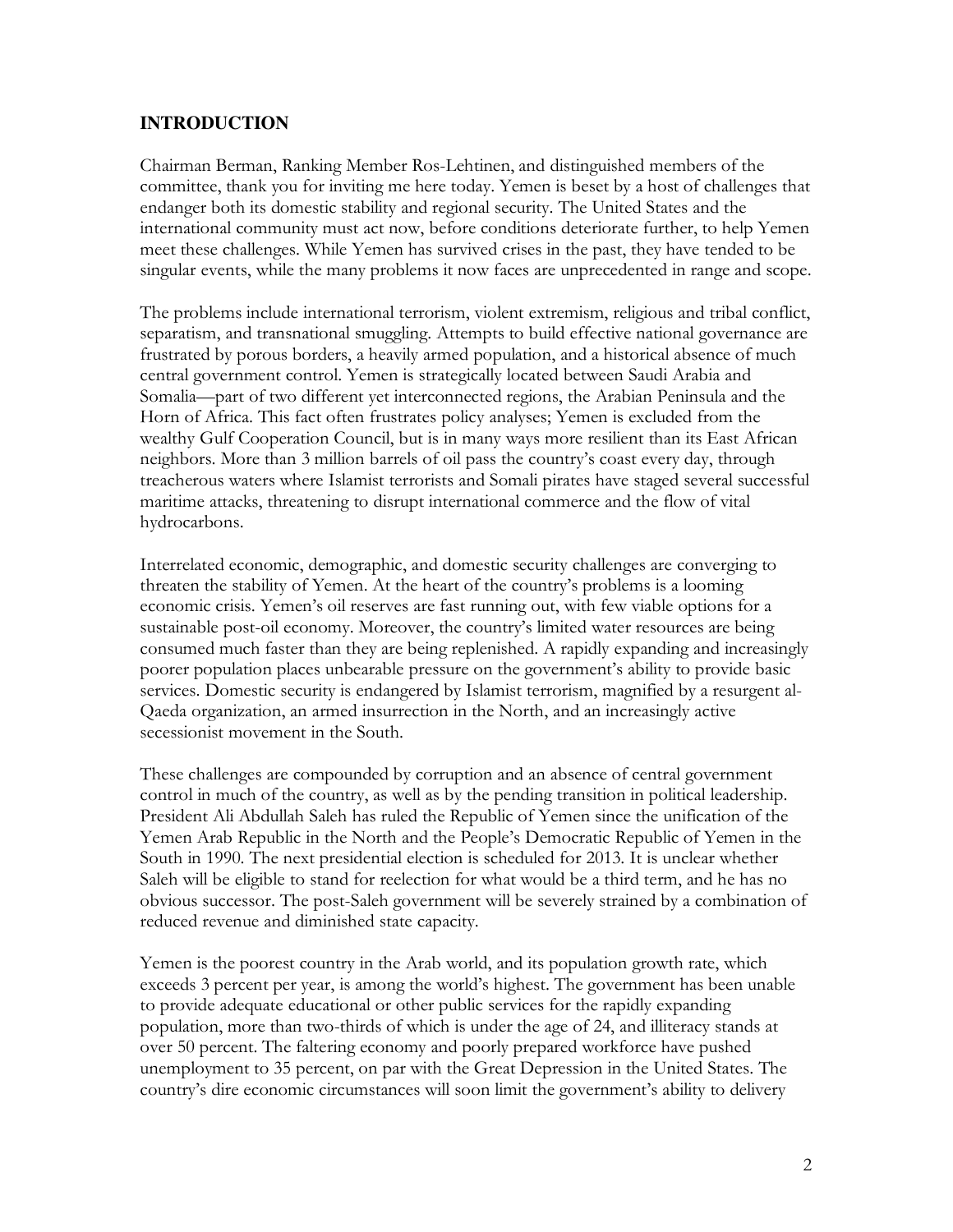the funds needed to hold the country together. The population is expected to double to 40 million over the next two decades, by which time Yemen will no longer be an oil producer, and its water resources will be severely diminished.

Yemen is frequently discussed by observers as a failing state, and with good reason. Owing to the central government's weak control, the country has often been on the brink of chaos, yet it has always managed to muddle through. One of its crises was precipitated by the Saleh regime's failure to support United Nations Security Council resolutions calling for the use of force to evict Iraqi troops from Kuwait in 1990. U.S., Western, and Gulf Arab aid was cut dramatically in retaliation, and nearly 1 million Yemeni workers were expelled from Saudi Arabia. The unification of North and South Yemen earlier in 1990 and the 1994 civil war in which the South attempted to secede have also presented major challenges for the central government. However, unlike these individual challenges, the problems facing the country today are multiple and interconnected, each one posing serious threats to the future of Yemen, and together potentially overwhelming the state's limited capacity.

Any single event—or more likely a confluence of worst-case events beyond the ability of the Yemeni government to control—could lead to a further erosion of central government authority in Yemen and destabilization of the region. A major humanitarian crisis, triggered perhaps by severe famine or crop failure, could, for instance, result in a large refugee emergency in which the government would be unable to provide even rudimentary relief services. A balance-of-payment crisis in which the regime could no longer afford to placate the urban areas that receive government services would be disastrous. An inability of a post-Saleh president to balance Yemen's competing interests and stakeholders could create a power vacuum, with separate regions possibly growing more autonomous and independent from the central government in Sanaa.

Still, Yemen boasts a relatively resilient society that has already endured much, with little assistance from Sanaa. In some regards, in fact, low expectations for the Yemeni government to deal with future crises may help lessen their potential impact. Because rural muhafazat, or governorates, the administrative divisions in Yemen, do not currently rely on Sanaa for goods and services, what happens at the national level in the future may make little difference to much of the population.

If, however, the central government's authority and legitimacy continue to deteriorate, Yemen may slowly devolve into semiautonomous regions and cities. This trajectory has occurred in other countries, such as Somalia and Afghanistan, with disastrous consequences. Such a slow, emerging state of semi-lawlessness in Yemen would provide opportunities for extremists directed or inspired by al-Qaeda to regroup, organize, train, and launch operations against U.S. and allied targets throughout the Gulf region.

No perfect solutions exist for Yemen's problems today, and none of its many pressing challenges can be fully averted. Steps, however, can be taken to lessen their impact. The United States has a stake in helping Yemen deal with its problems; given the country's strategic importance to American national security interests and foreign policy objectives, the cost of inaction would be too great. Furthermore, failure to act now would lead to fewer and even worse options in the future.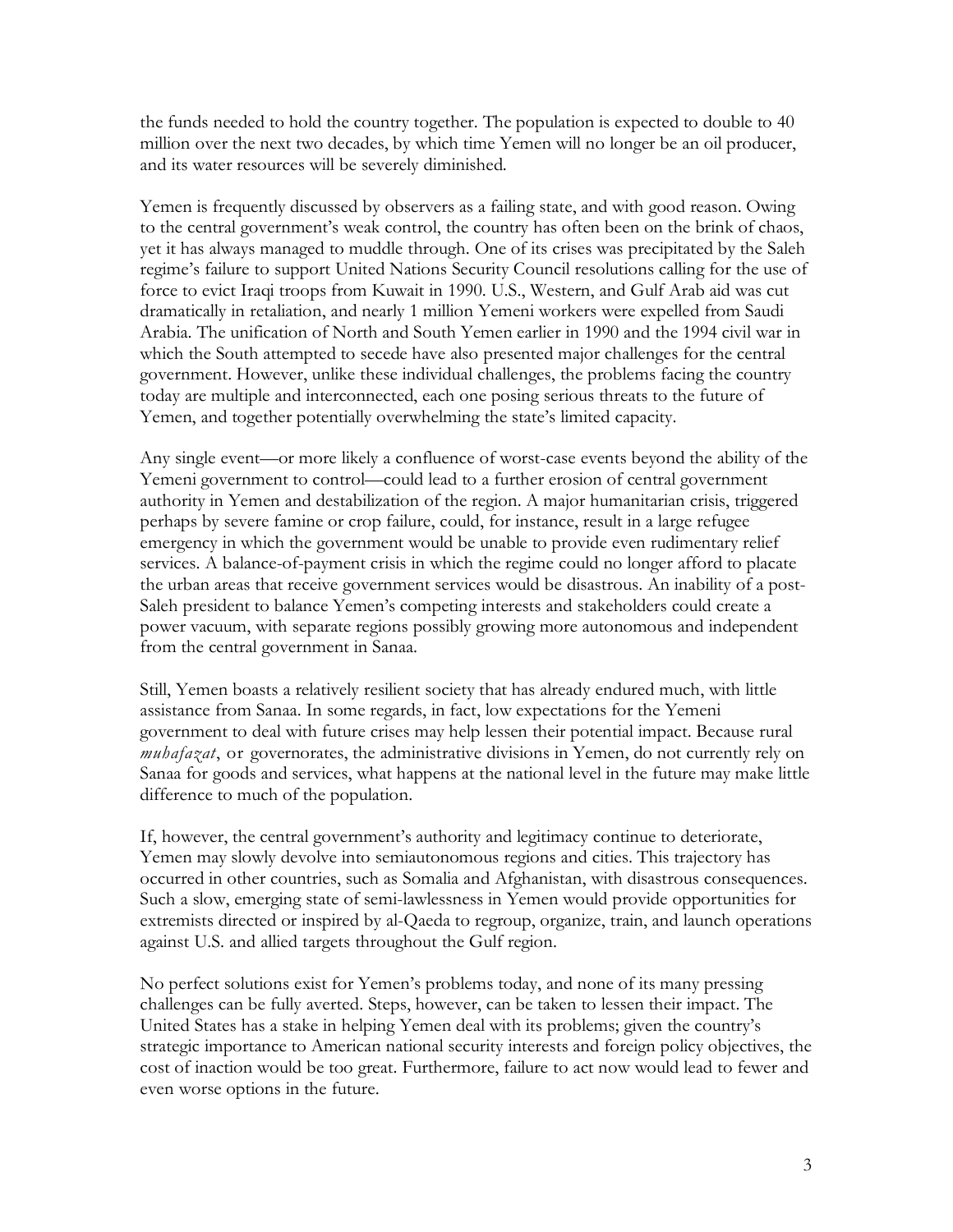#### INTERLOCKING CHALLENGES

Yemen's future lies at the intersection of three major interconnected challenges: economic, demographic, and domestic security. This testimony will focus in particular on the economic and human security challenges currently facing Yemen.

#### Economic Challenges

Vital natural resource depletion, the effects of the global economic downturn, corruption, unemployment, and inflation pose the most significant long-term economic threat to the country. Yemen is the poorest country in the Arab world, and it is getting poorer because of government policies, complicated by rising prices and an inability to absorb a growing population into the domestic labor market.

#### Resource Depletion: Oil

Oil exports, which generate more than 75 percent of government revenue, are absolutely critical for the Yemeni economy. The government relies on the hard currency provided by oil sales to fund state expenditures. More importantly, in the absence of mature and enduring state governance institutions, oil revenue helps to maintain extensive patronage networks that balance competing interests among various tribes and other stakeholders.

Rapidly decreasing oil reserves, however, coupled with a dramatic fall in global oil prices have had a severe impact on the Yemeni economy. Production is decreasing in both areas where Yemen's oil reserves are concentrated—the Marib basin in the middle of the country and the Masila basin in the east—as the fields approach the end of their useful cycles. Yemen's oil reserves are divided into 97 onshore and offshore exploration and production blocks, of which only twelve produce oil. The most significant of these are Marib (block 18), Masila (block 14), East Shabwa (block 10), Jannah (block 5), and West Iyad (block 4). British Petroleum has assessed Yemen's proved reserves at 2.8 billion barrels (the Yemeni government maintains that this figure grossly underestimates the reserves, but Sanaa's claims remain unsubstantiated).

Oil exports in Yemen have declined sharply in recent years, from more than 450,000 barrels per day at the peak in 2003 to roughly 280,000 barrels per day in January 2009, according to Amir Salem al-Aidroos, the minister of oil and minerals. Barring any major new discoveries, energy experts generously estimate that Yemen's oil exports will cease in ten years. The World Bank posits that by 2017 the government of Yemen will earn no income from oil. Other assessments suggest that the proved oil reserves will be exhausted in just five years. The true extent of oil production decrease has been masked by recent high prices, which allowed Yemen to earn more money despite selling less crude oil. Since global prices have fallen from their summer 2008 record high, the country has been hit doubly hard—both in revenue per unit and total units sold. While falling reserves account for much of the drop in production, poor maintenance and limited capacity in Yemen's oil sector have exacerbated the problem.

As a result of decreased oil export earnings, the Yemeni government has sharply curtailed income expectations. During July 2008, crude oil was at a record high price of \$147 per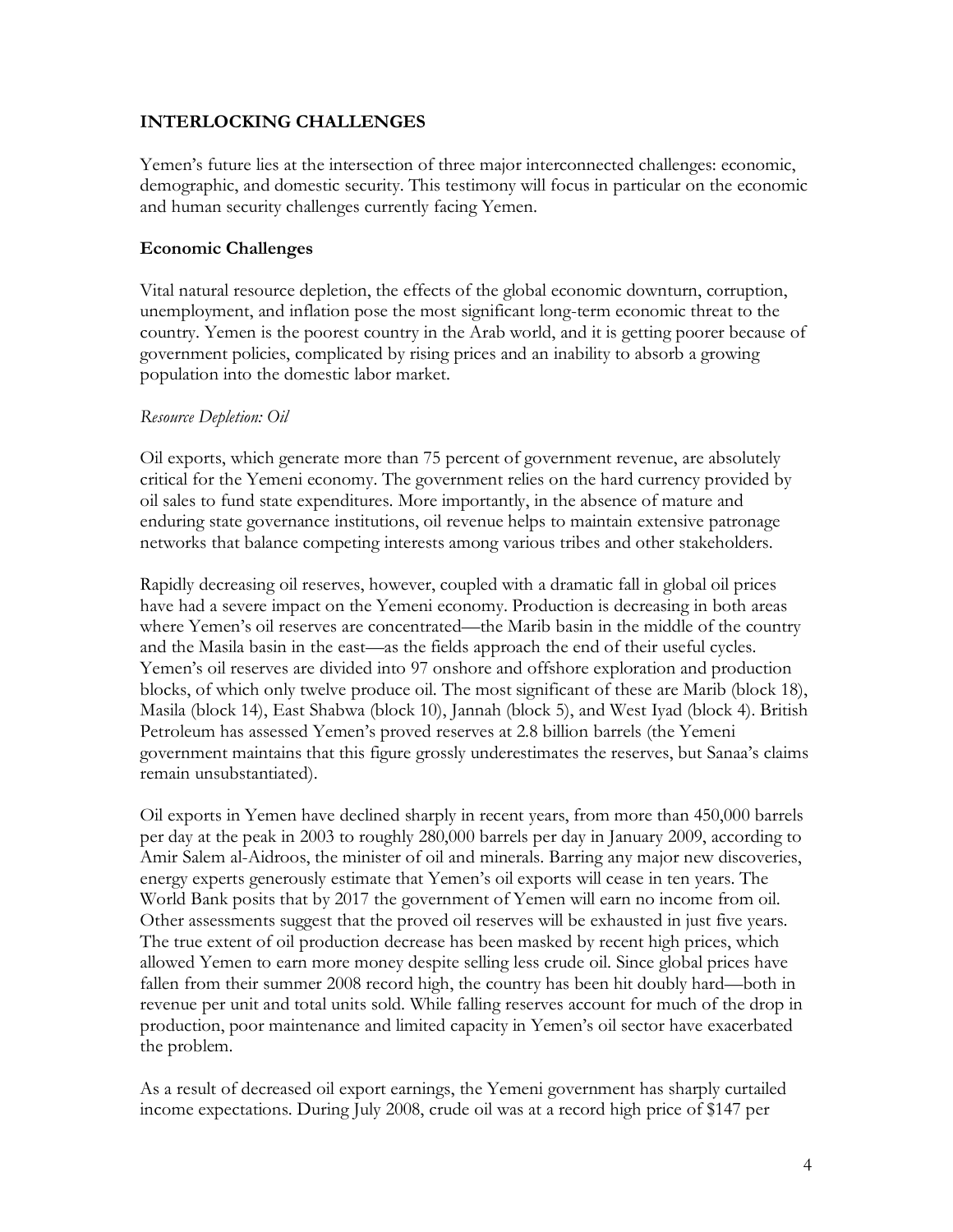barrel; during the first quarter of 2009, according to the Central Bank of Yemen, it averaged just \$43 per barrel. For much of the latter half of 2009, prices were in the high \$60s.

Further complicating the national budget, which is dependent on oil revenue, is that most of the budget, including government subsidies, salaries, and pensions, has traditionally been politically off-limits. In recognition of the severe budgetary shortfalls, at the beginning of 2009 the Finance Ministry reportedly ordered budget cuts of 50 percent throughout the entire bureaucracy; according to the Economist Intelligence Unit, however, cuts of only 4 percent have been implemented. Furthermore, these reductions have not been applied universally across the entire government; the Defense and Interior ministries, among others, will not be affected. In actuality, the financial straits are much more severe than had been predicted. Data released by the Central Bank of Yemen indicate that revenue from oil exports hit a record low in the first quarter of 2009, down 75 percent from the same period in 2008.

Clearly, Yemen's oil resources are running out, and finding new sources of oil reserves is not a feasible solution. Attempts to cut the budget, meanwhile, have not succeeded. It is imperative that the country prepare for a post-oil economy.

#### Resource Depletion: Water

While Yemen's dwindling oil reserves are a major concern, ultimately more worrisome is the rapidly depleting water supply. Shortages are acute throughout the country, and Sanaa, whose population is growing at 7 percent a year as a result of increased urbanization, may become the first capital city in the world to run out of water. This crisis is the result of several factors, including rising domestic consumption, poor water management, corruption, absence of resource governance, and wasteful irrigation techniques. Until five years ago, there was no Water and Environment Ministry, and today legal oversight remains limited. According to a 2009 UN Food and Agriculture Organization report, Yemen is among the world's most water-scarce nations, with one of the lowest rates of per capita fresh water availability. Because of an absence of any serious or enforceable legal oversight, water is being extracted from underground aquifers faster than it is being replaced. The water basin in Taiz, one of the largest cities, collapsed in 1998. Water extraction rates in Sanaa are now estimated at four times that of replenishment, and the basin there and in Amran are close to collapse, with the Saada basin estimated to follow shortly thereafter. According to one recent analysis, nineteen of the country's 21 aquifers are not being replenished.<sup>i</sup> In some cases, nonrenewable fossil water is now being extracted.

In recent years, the water table in Yemen has fallen about 2 meters, or 6.6 feet, per year, forcing wells to be dug deeper. This affects the quality of the water—the British think tank Chatham House noted in a sobering analysis that it is deteriorating because of increased concentration of minerals.<sup>ii</sup> The falling water table also often necessitates the use of oil drilling rigs. While a legal regime now exists to assure the fair and equitable usage of surface water, there is no such legal regime for groundwater. As a result, anyone who wants water (and can afford to do so) digs a well and draws out as much water as possible. Abdul Rahman al-Iryani, the minister of water and environment, has estimated that 99 percent of all water extraction is unlicensed.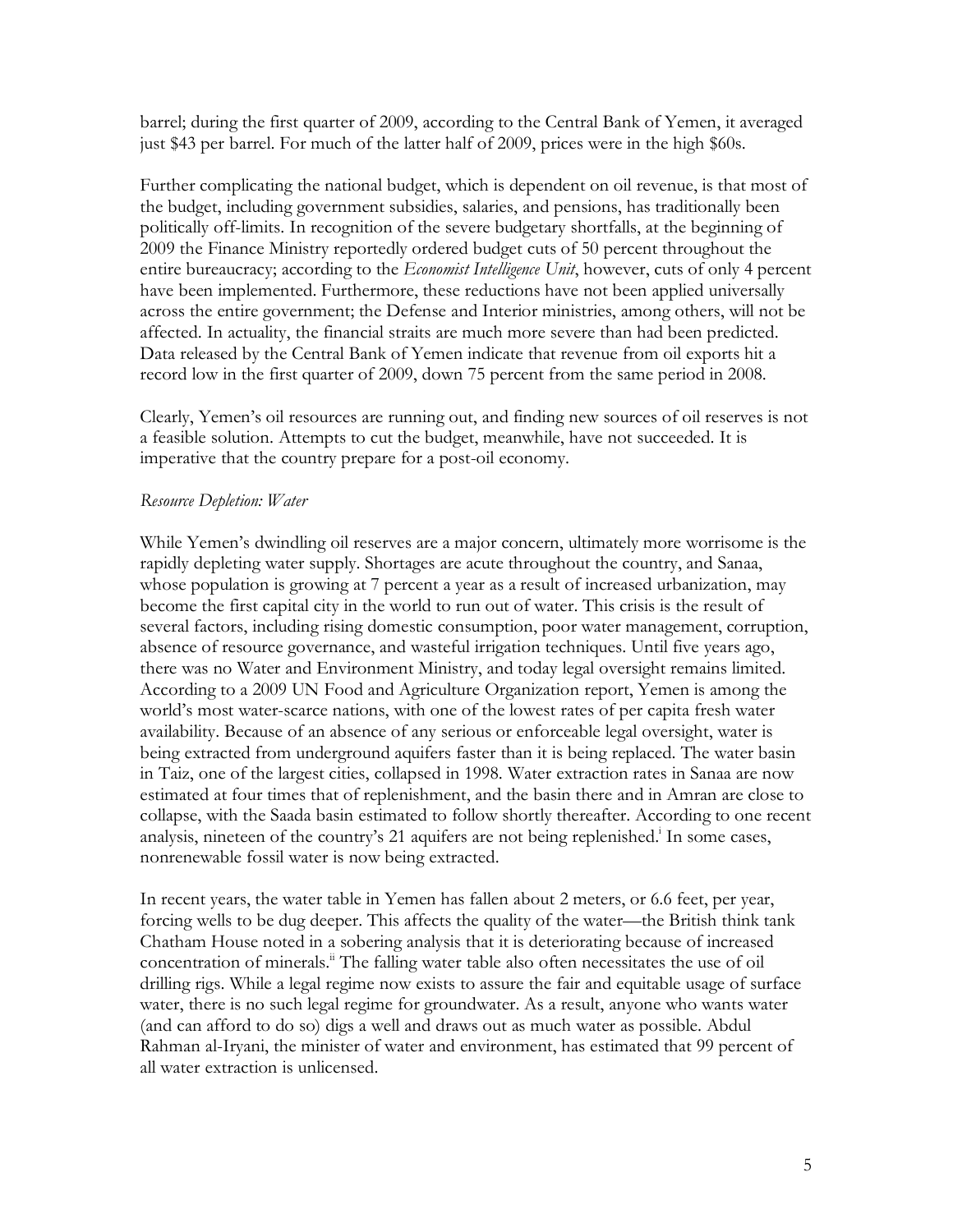The importation of drill rigs is not subject to any customs duty, licensing process, or taxation. As of January 2009, Water and Environment Ministry officials estimate that more than 800 private drill rigs are operating in the country. In contrast, there are only three in all of Jordan, and India—whose population is more than 50 times that of Yemen—has just 100.

In an attempt to address the country's water crisis, the central government has sought to decentralize water and sanitation services, in essence making the governorates responsible for themselves. This effort fits within a larger government strategy of devolving control to local governorates to circumvent the fact that much of the territory of Yemen lies outside of central government control. According to al-Iryani, the water and environment minister, fifteen local water corporations have been created to manage local resources. Most of the country's major cities have been covered through this project, including Ibb, Taiz, Hodeida, Aden, Mukalla, Amran, Dhamar, and Sanaa city (administratively, the capital is differentiated from the surrounding governorate, also known as Sanaa). This is important because most of the central government's support comes from these urban areas. According to many observers, the Saleh regime prioritizes the delivery of services to urban areas at the expense of rural governorates. The failure to establish local water corporations in several governorates that historically have not received much support or social services from the central government, and where control is exercised largely by tribal authorities, has raised fear that a resurgent al-Qaeda may seek refuge. Local water corporations have not yet been created in Marib, Jouf, Shabwa, Sanaa, Mahra, and Mahwit governorates. The Water and Environment Ministry has also said that it is in the process of establishing a local water corporation in the northern Saada governorate, ostensibly as a means to advance security and stability amid an ongoing civil conflict. The central government has done little reconstruction work or social service provision there, however, and it is unclear how a local water corporation can be created while the military wages a fierce and often indiscriminate campaign against an increasingly resilient guerrilla movement.

In one bright spot on the water front, an underground water basin was discovered near Mukhalla in mid-2009, and estimates suggest that it could supply the region with water for many years. Yemeni officials note that the water was found at depths in excess of 200 meters, or 656 feet, demonstrating the increasingly difficult task of finding freshwater. Much of the water will likely go to the agricultural sector, the biggest consumer in the country. Officials also warn that the new find must be protected from contamination from saltwater, sewage, and the overuse of fertilizers and pesticides.

#### The Impact of Qat

A large amount Yemen's water consumption is devoted to the irrigation of qat, a seminarcotic plant habitually chewed by an estimated 75 percent of Yemeni men. Nearly all social interactions in Yemen, from business to government, revolve around daily afternoon qat chews. While exact figures are difficult to come by, a majority of Yemen's arable land is devoted to qat cultivation.

Qat is an especially hardy plant that grows in areas where other crops such as coffee would not. It is favored by farmers for its ability to generate cash quickly; when they are in need of income, farmers simply turn on the taps to irrigate the fields. After just weeks of irrigation,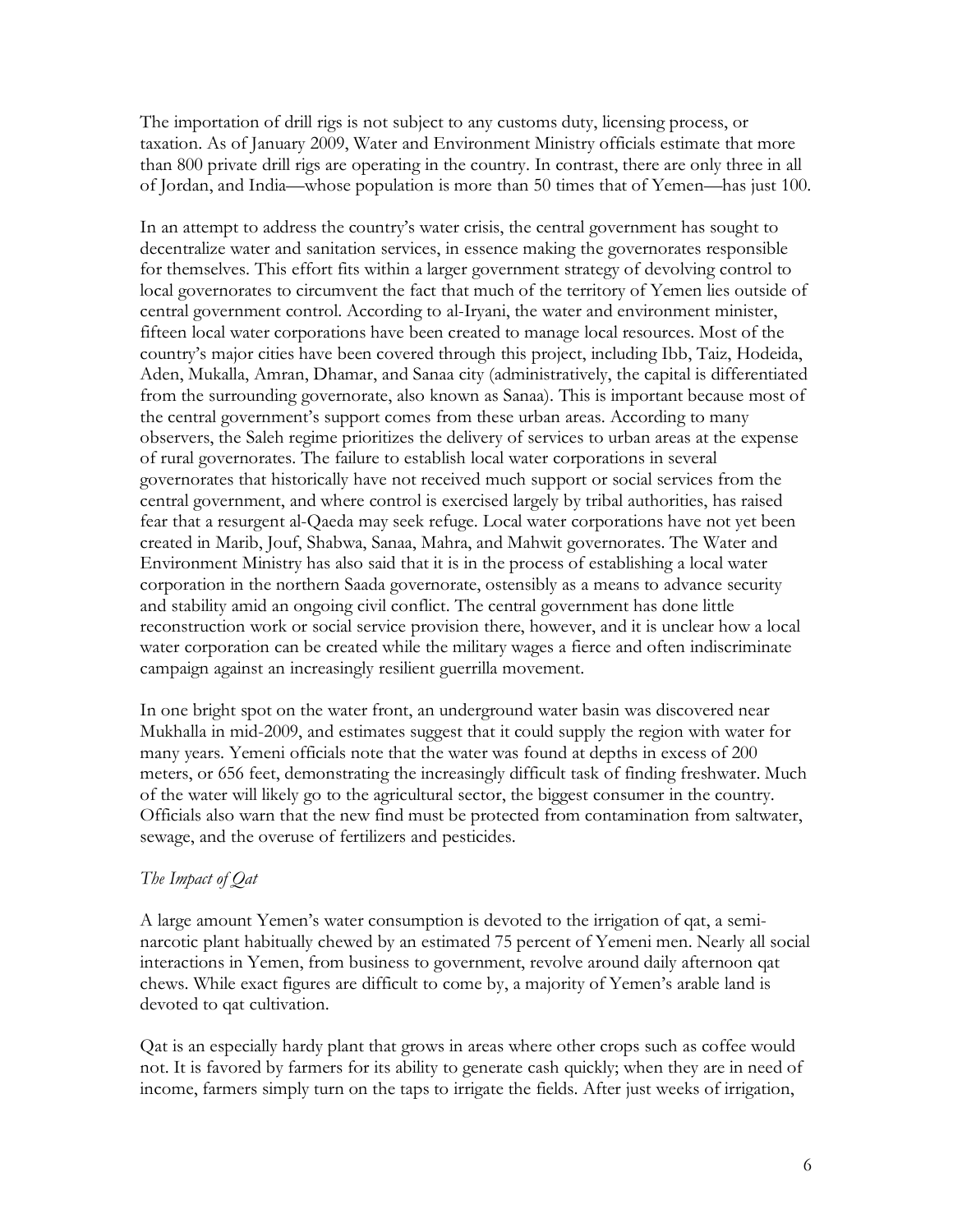qat leaves can be harvested nearly year-round for same-day sales. Furthermore, it is much more profitable than other crops, such as grapes or potatoes.

Because qat is more productive as it is given more water, there are no incentives to conserve water in irrigation. Farmers will therefore often over-irrigate their fields with little consideration given to the environmental aftereffects, including soil degradation caused by exhausting soil nutrients. The greatest expense for qat farmers is diesel to run the pumps to draw groundwater for their fields. In an example of Yemen's interconnected challenges, qat cultivation thus benefits indirectly from the government's diesel subsidies.

For all the problems associated with it, however, research has shown that there are also some beneficial aspects to qat cultivation by increasing the availability of local services and generating employment for rural Yemenis from other parts of the country. In an assessment of qat in Yemen, the World Bank noted that the qat trade facilitates regular transfers of money from cities to rural areas. Moreover, the vast majority of income from qat sales remains in the local area, and employment in qat cultivation helps to limit urbanization. Nonetheless, Yemen's qat habit has been identified as one of the primary causes of poverty in the country, decreasing productivity, depleting scarce resources, and consuming an increasing larger portion of household budgets.<sup>iii</sup>

In fact, so much land is devoted to qat cultivation, which comprises a large part of the Yemeni economy, that the country's ability to grow its own food has decreased to the point that it is now a net food importer. Worse, more than 5 million Yemenis go hungry each day, according to the Ministry of Planning and International Cooperation, and the country's childhood malnutrition rates are among the highest in the world. The UN World Food Programme noted last year that 97 percent of Yemeni households surveyed did not have enough money to pay for food and other essentials, leading family members to forgo meals, reduce protein consumption, seek second jobs, and sell personal belongings in an effort to cope. In May 2009, the UN body said many Yemenis were down to just one meal per day. Two months later, it announced an urgent call for donors for food aid for at-risk groups, in particular women and children.

#### Broader Economic Woes

Yemen suffers from the effects of the global economic downturn, endemic corruption, and inflation. Individually, each poses difficulties; together, they are a snapshot of an economy in crisis.

The downturn in the global economy has had a dire impact on Yemen. It has been hit hard by decreases in revenue and the dramatic fall in global crude oil prices. Critically, the global recession and economic slowdown in the Gulf have led to decreased remittances from Yemenis working abroad. Foreign investment, particularly from the Arab Gulf countries, is also down.

Corruption has also taken a toll. In recent years, Yemen has taken steps to curb corruption, enacting laws on money laundering, fiscal transparency, and anticorruption. Its Central Organization for Control and Auditing is recognized as an increasingly competent organization, and the establishment of the Supreme National Authority for Combating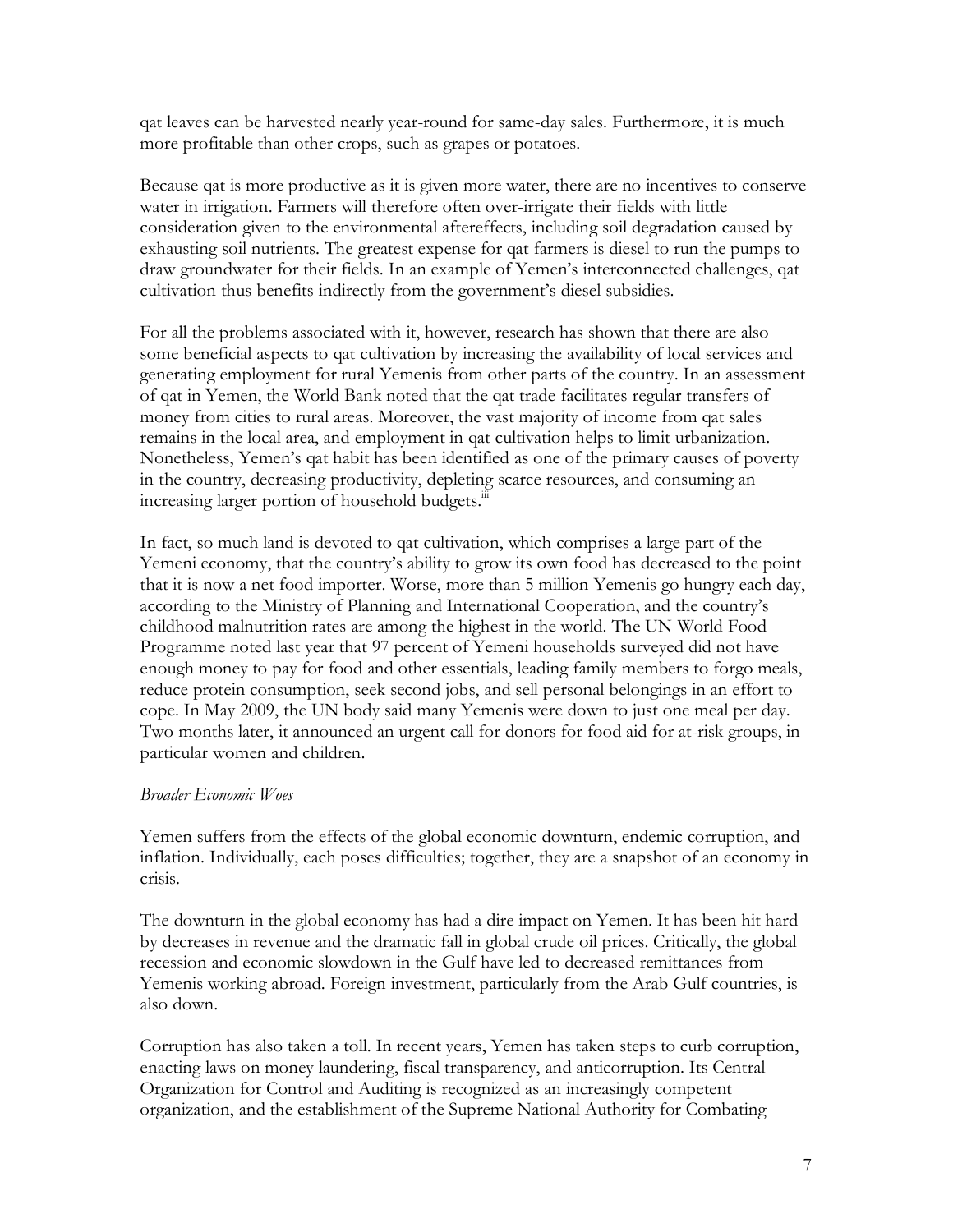Corruption is a positive move, although the organization's impact will be limited until it is granted enforcement capabilities.

Yet despite these efforts, corruption continues to be a serious and continuing problem, and fair and transparent prosecutions are needed. The auditing agency has alleged that nearly 30 percent of government revenue is never deposited in government accounts. The U.S. Agency for International Development noted in its 2006 Yemen Corruption Assessment report that corruption in Yemen is a result of weak government institutions. It identified the four main sources of corruption as the national budgetary process; the procurement system; the military-commercial system; and the ruling General People's Congress, or GPC, party apparatus. Allegations of an active black-market trade in refined petroleum products, as well as officially sanctioned or tolerated smuggling, also persist.

The Yemeni economy has suffered from significant inflation for the past several years. Periodic—and often only temporary—decreases in government subsidies have contributed to rising consumer prices. Inflation reached 20 percent last year. It has recently been brought down closer to 12 percent; however, it is expected to go up again because of a cyclical rise in import prices anticipated in the next three years.

#### Demographic and Human Security Challenges

A second major set of challenges confronting Yemen is demographic. Although the population growth rate has decreased slightly in recent years, it is among the highest in the world at just over 3.4 percent per year. As a result, more than two-thirds of the population is under the age of 24. In the next two decades, Yemeni and Western analysts alike expect Yemen's population to nearly double to more than 40 million people. Poverty is severe, with an annual per capita income of under \$900 per year and nearly half the population earning less than \$2 per day. Infant mortality is a major concern, in part a result of extremely limited pre- and postnatal care. Small programs established by European donors have had some success in combating this problem, but Yemeni children continue to die from preventable childhood illnesses.

The difficult terrain and the geographic dispersion of the population exacerbate the demographic challenges. Yemen's 23 million people are spread throughout roughly 135,000 villages and settlements. Many Yemeni villages are remote, spread across mountainsides and desert wadis, with less than one-third of the population living in urban areas. The central government has been unable to extend either a government presence or more than baseline social services to such a widespread population. As a result, many settlements are forced to be largely self-sufficient, providing their own health care centers, schools, and other social services. In the future, the ability of the central government to effectively exert its control throughout the entire country and provide basic services is in serious doubt, as it struggles to do so now.

#### Education

An inadequate education system aggravates the demographic challenges. The national literacy rate is about 50 percent, with female illiteracy near 70 percent. Women experience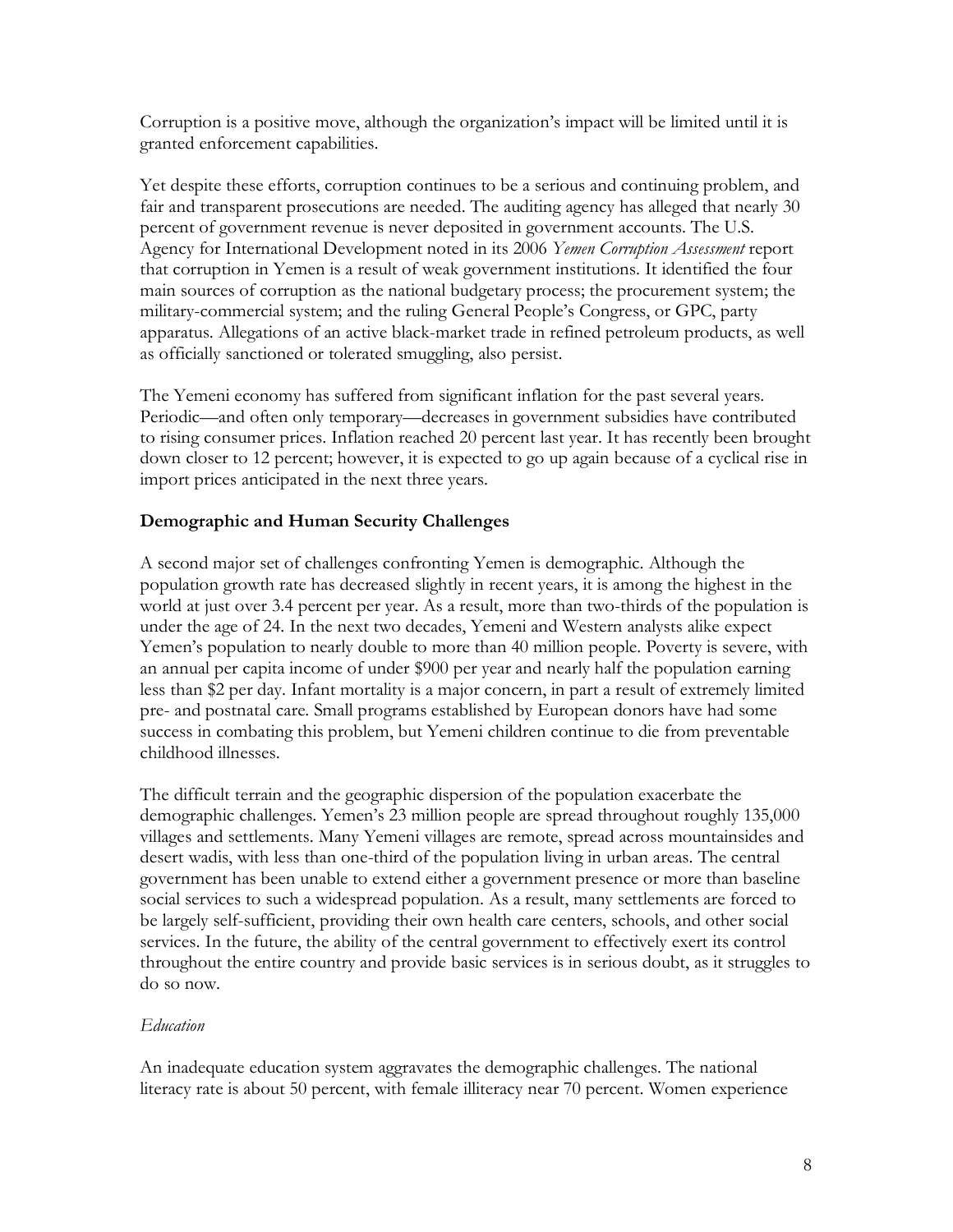disproportionate difficulty in accessing education, with enrollment rates dropping off by half from primary to secondary school.

According to Minister of Education Abdulsalam al-Joufi, one of Yemen's greatest problems is an insufficient number of qualified teachers. At unification in 1990, more than half of the country's teachers were deemed to be unqualified. For a number of years after unification, the government virtually ceded control of the education system to religious conservatives. The government has since sought to regain control of the education system and introduce modest reforms. As of January 2009, there were 42 programs in place to retrain more than 90,000 teachers. Population growth in the years since 1990 has further strained the education system. There are now only about 16,000 schools for the 135,000 villages and settlements.

Among the efforts to improve the education system, the government has tried consolidating the state schools, independent Islamic schools, and the old socialist school system from the former South Yemen. Another step has been to standardize the curriculum to promote the teaching of a range of core subjects. In May 2009, the *Yemen Observer* reported that a new review would be conducted jointly by the ministries of Education and Religious Endowment and Islamic Affairs to evaluate the curriculum used in the estimated 4,500 religious schools in the country, all of which are ostensibly under some form of government supervision. Details of this oversight, however, remain lacking. Similarly, the discussion of politics in classrooms is officially forbidden by the ministry, and school principals are expected to monitor such activities and reprimand noncompliant teachers. This process, however, has also proven difficult to implement, and it is unclear what measures are available to remove problematic teachers.

Underregulated religious education has been a recurrent problem in Yemen. According to al-Joufi, all "scientific institutes"—a "parallel and separate" Islamist education system, largely funded from Saudi Arabia and focused on religious and Arabic language instruction<sup>iv</sup>—were closed by the government, although several Western analysts doubt this assertion. As part of an effort to reassert the ministry's primacy, the building that previously housed the Sana'a Institute, once the country's largest extra-governmental institute, is now the headquarters of the Education Ministry. Nevertheless, teachers formerly employed at scientific institutes remain in Yemen, and many are still teaching.

The Yemeni government is carrying out a fifteen-year plan to address deficiencies in the education system. Current priorities include efforts to improve the overall quality, unify the curriculum, and increase girls' access to education. Despite limited resources, the Ministry of Education has additional goals to amalgamate and harmonize the national education system into one coherent body, increase supervision throughout schools, and implement a nationwide testing system. Throughout all these programs, the ministry is also seeking to recast the learning process away from rote memorization, the traditional model in Yemen.

#### Employment

More than 25,000 people enter the labor market each year, and the figure is increasing as Yemen's population rapidly expands. Because of the weak economy and lack of development, unemployment is conservatively estimated at 35 percent. Yemeni officials recognize that the central government is not able to hire all those seeking work and the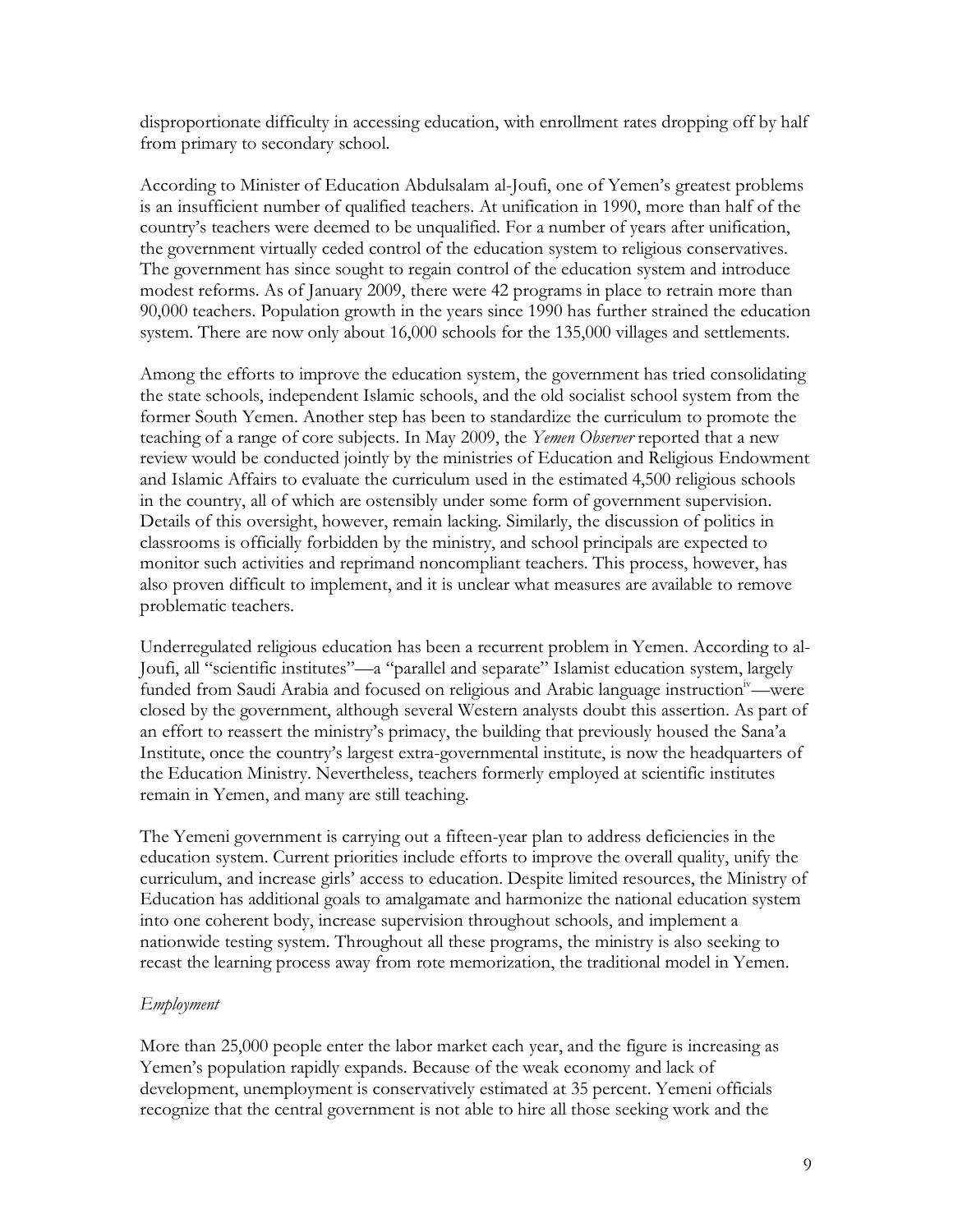private sector is unable to pick up the slack. Ali Mohammed al-Anisi, the director of the Presidential Office and chairman of the National Security Bureau, observes that unemployed youth are exploited by extremist elements, including al-Qaeda and Houthi rebels. The government acknowledges that the country's economic difficulties contribute to its security problems, and some officials recognize that the government's plans for addressing these issues are inadequate.

With Yemen's population set to double by 2030, the increase cannot be absorbed solely into the domestic labor market. Yemen will need to export labor to wealthy Gulf states. Labor remittances already contribute approximately \$1 billion to the economy each year. The typical Yemeni expatriate worker supports up to seven people back home. However, Saudi Arabia and the other Gulf countries are no longer much interested in importing unskilled Yemeni laborers and it is unlikely that Yemeni workers will displace other third country nationals laboring in the Gulf. To be competitive, Yemen will need to export semiskilled workers, trained and certified in specialized areas. Toward this end, several regional states have launched training programs, and in July 2009, Saudi Arabia announced its intention to finance 69 technical training institutes in Yemen.

#### ADDRESSING THE CONVERGENCE OF PROBLEMS

The interlocking challenges outlined in this testimony have the potential to overwhelm the Yemeni government. At the heart of the problem is the central government's failure to exercise full control and authority throughout the entire national territory. A critical paradox is that expanding the presence of the government throughout the country potentially means delegitimizing the government, because expanding state control has long been synonymous with imposing northern, Sanaan control. This also touches on sensitive issues related to tribal identity. Much of the population outside major highland urban areas associate the Saleh regime with corruption, cronyism, nepotism, and blocked economic and social opportunities; therefore, expanding central government control risks alienating more of the population. This inverse relationship between levels of central government control and regional resistance and resentment has historically frustrated governance efforts in Yemen.

The Yemeni government and major international donors have sought to address Yemen's rapidly converging problems, with varying degrees of success. Sanaa has outlined an ambitious yet vague approach centered on strengthening the government's control through decentralization. Major donors have increased financial assistance and implemented programs designed to reduce the impact of Yemen's problems, although more needs to be done. Ultimately, the interconnected problems facing Yemen will require domestic, regional, and international coordination to resolve.

#### The Government of Yemen's Efforts to Date

Despite facing severe financial limitations, the Yemeni government has identified several broad focus areas, including efforts to boost the economy and to expand government control. For instance, the Ministry of Planning and International Cooperation wants to increase the Social Welfare Fund and expand the number of beneficiaries of government assistance. The planning minister, Abdulkarim al-Arhabi, also advocates incentivizing government assistance programs by offering temporary assistance based in part on certain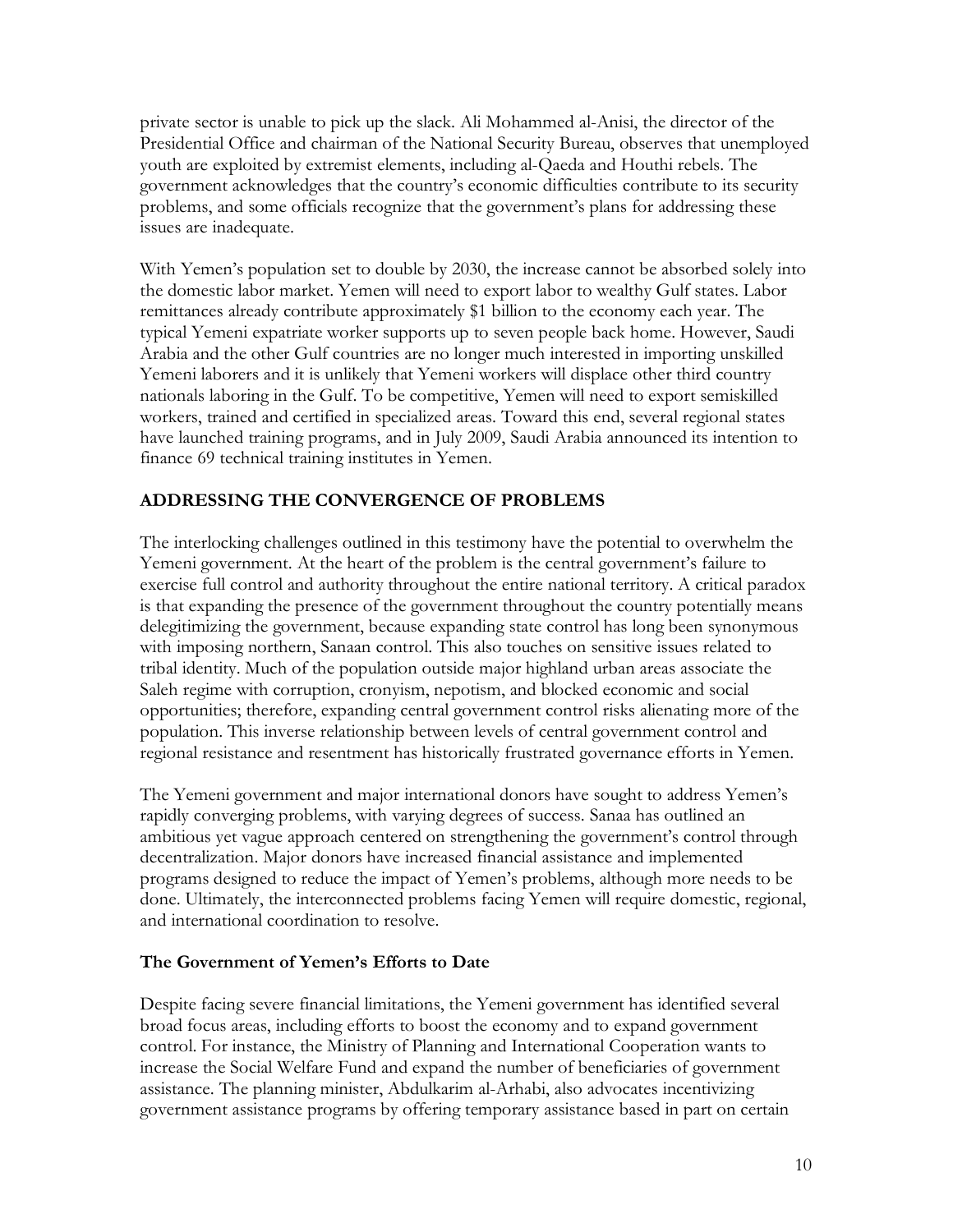conditions, such as keeping children in school or successfully completing adult skill training courses.

While addressing the economy merits urgent attention, little is known about how the government plans to go about this. Broad goals have been set, although it is not clear how any of them would be implemented. According to several senior officials, Yemen's strategic plans for dealing with the economy are made up of seven interconnected goals: integrating Yemen in the Gulf Cooperation Council; encouraging oil and gas exploration; promoting non-hydrocarbon foreign investment; increasing aid and development assistance; reforming the business environment; addressing population growth; and expanding education opportunities. These ambitious objectives seek to address many of the issues discussed above, although specific measures to advance these goals have not yet been enumerated.

In the near term, the Yemeni government will need to address the economic status quo, the rise of under-governed spaces, and the looming water crisis.

#### A Post-Oil Economy?

Yemeni officials have done little serious planning to prepare for a viable post-oil economy. Options being discussed include mineral exploitation, tourism, and maritime shipping and trade services. The mining of gold, silver, zinc, granite, and marble are under consideration by the Ministry of Oil and Minerals as potential projects, although infrastructure concerns have been noted about all such mining. The *Economist Intelligence Unit* reports that a major zinc project began in February 2009, with exports scheduled for 2010. It estimates that the twelve-year project will contribute \$600 million to the national economy and employ more than 350 Yemeni nationals. Commercial fishing also has potential, although according to senior Yemeni officials, marine resources would require judicious management to prevent over fishing and depletion.

Senior officials have also proposed tourism, noting Yemen's rich cultural heritage. Such plans would be subject to security considerations, because several recent incidents of terrorist attacks have been directed against foreign tourists visiting historical sites. Eight Spaniards were killed in a July 2007 bombing at Bilqis Temple in Marib, and two Belgians and four South Koreans were killed in separate attacks in Hadramout in January 2008 and March 2009, respectively.

With more than 2,200 kilometers, or 1,367 miles, of coastline alongside one of the world's busiest shipping lanes, on paper Yemen would seem to be perfectly positioned to offer shipping and related services. The port of Aden is one of the world's greatest natural deepwater harbors and currently includes a container terminal, oil harbor, and other facilities. Originally used as a coaling station for the British Royal Navy, it could potentially service commercial and other traffic. Plans to develop the port suffered a major setback following an attack on the USS Cole during a refueling stop in October 2000 that killed 17 U.S. sailors. (An attempted attack a few months earlier against another American warship refueling at Aden, USS The Sullivans, failed when the small boat carrying the explosives sank under its own weight.) Security concerns were again highlighted after the October 2002 attack on the MV Limburg that killed one crew member and spilled 90,000 barrels of oil. After the Limburg attack, insurance premiums for ships using the Port of Aden soared, traffic dropped off, and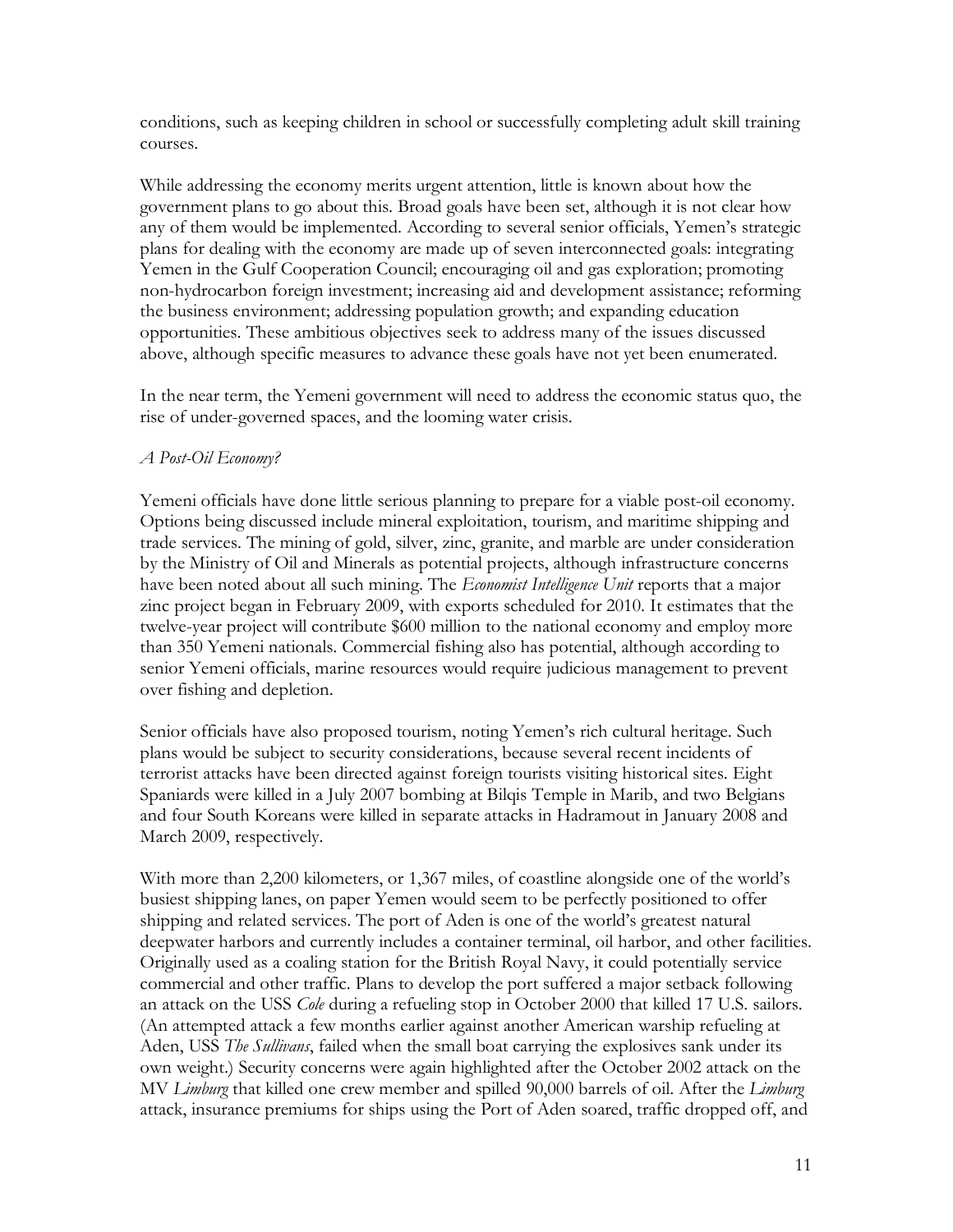the foreign operator, Port of Singapore Authority, ended its contract. It has been suggested recently that Aden could host cruise ships, but security concerns and exorbitant insurance premiums make this an extremely unlikely prospect.

The most promising source of near-term potential revenue appears to be sales of liquefied natural gas. An ambitious and large-scale natural gas liquefaction project has been under way in Yemen since the mid-1990s. After numerous false starts and other obstacles, it was scheduled to begin operation in mid-2009. Experts have raised several concerns about the Total S.A.–led project, ranging from human capacity and technical issues to doubts about physical infrastructure security and market viability. According to a report by the World Bank, the government of Yemen would earn about \$10.8 billion in royalties, bonuses, and taxes from the project over a twenty-year period through 2028.<sup>V</sup> Several billion dollars in other income from dividends and operating fees are also likely during that period. To be sure, this is revenue that Sanaa badly needs. But even in a best-case scenario, income from exports of liquefied natural gas would only offset the drop in revenue from oil exports and not replace oil income. This is because, among other reasons, global liquefied natural gas prices have dropped and there are no guaranteed customers. Furthermore, it is very likely that the Yemeni government will experience a period of curtailed revenue between the end of oil exports and the onset of new income from the sale of liquefied natural gas during which Yemen's other crises will worsen. In the end, even Yemen's natural gas reserves are limited, and they, too, will eventually run out. Revenue derived from liquefied natural gas thus will only postpone the inevitable—shifting to a post-hydrocarbon economy.

#### Planned Decentralization

One potentially critical policy being developed by the Yemeni government is to transfer control from the central government to regional governorates. This decentralization strategy seeks to recognize the de facto autonomy that exists in several areas of the country. By granting more responsibility to such areas, Sanaa asserts that local governments will in turn perform more professionally. This is a gradual and ongoing process, and Yemeni officials have noted that not all governorates are up to the task. According to officials, large national functions such as enacting legislation and setting and monitoring strategic goals would be retained by the central government, while localities would be responsible for building roads, schools, and health care centers. This is to be financed through a combination of local resources, such as unspecified fees collected by local authorities and central resources that the regime would distribute to local authorities.

In essence, this strategy institutionalizes the informal patronage systems that have served in lieu of durable national governance bodies, and it encourages the further development of regionalism at the expense of the central government. It is also a tacit recognition that outlying regions operate outside of central government control. Government officials argue that the capital will be able to manage the governorate through such tools as the ruling General People's Congress party apparatus, thereby enabling Sanaa a say in who leads local governorates. The state also plans to use the party apparatus to combat what it has identified as the biggest challenges to decentralization: poverty, illiteracy, and tribalism.

Ultimately, it appears that such a policy would involve the central government's selecting a local leader who would then be granted limited autonomy in exchange for certain levels of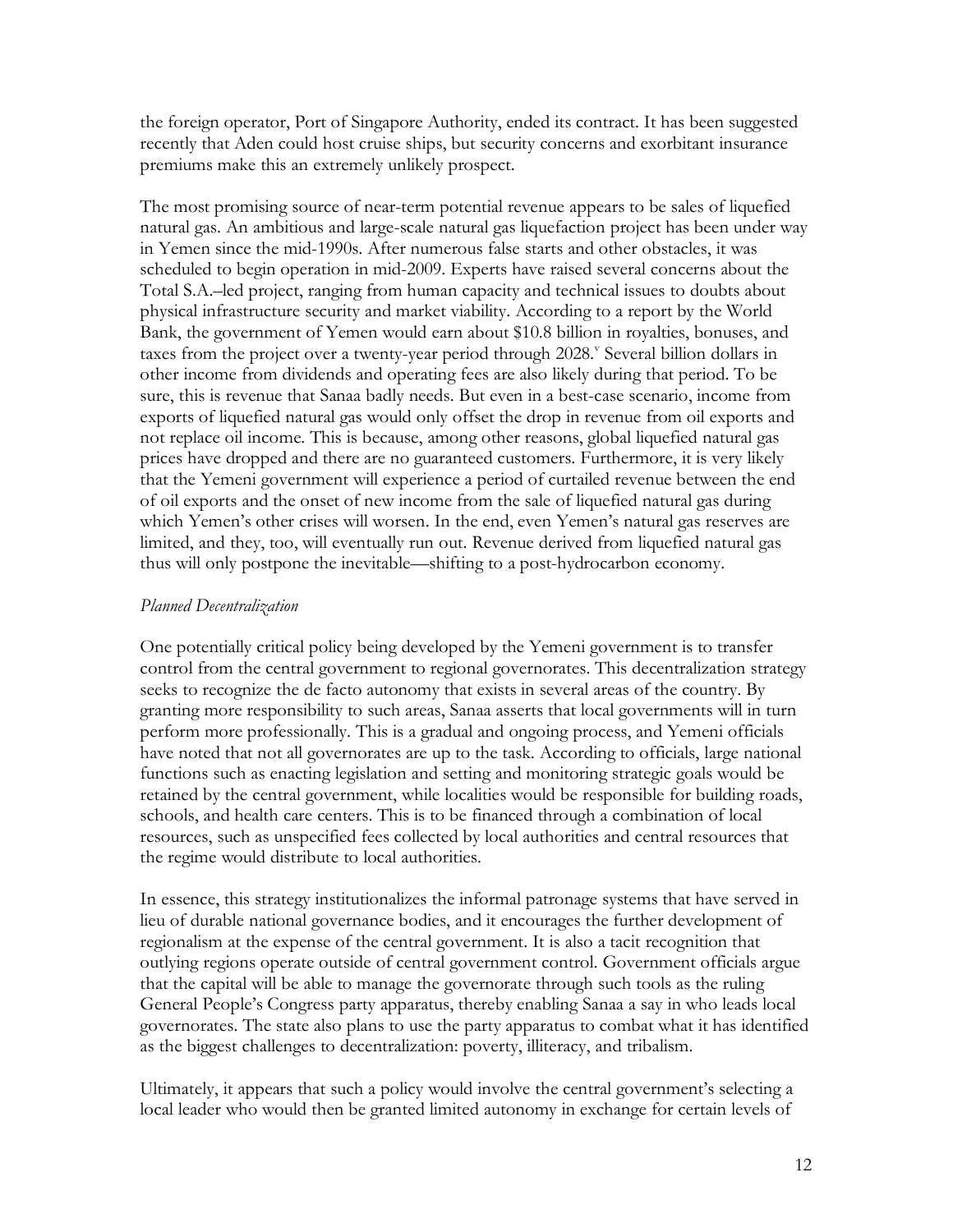governance and provisions of social services. This is to be controlled through local council elections and the eventual elections of regional governors, in processes largely guided by the ruling party.

Official government-directed decentralization merely grants the state's imprimatur on the status quo throughout much of the country. It is unclear how localities would fund social services when the central government is unable to do so now. Given that the primary objective vis-à-vis state stability in Yemen is to instill some control over what are now undergoverned territories and to prevent the emergence of other under-governed territories, officially limiting the central government's role is counterproductive at best. Building robust institutions able to deliver social services and safeguard local populations is essential.

#### The Pending Water Crisis

The rapidly decreasing availability of water also demands immediate attention. The urgency of the pending crisis is obscured by the fact that water resource depletion is a gradual process that will occur throughout the country at different times. The immediate onset of Yemen's water crisis may therefore go unnoticed by the regime and by international policy makers as outlying regions and governorates experience chronic shortages and high prices for water before other, more central, urban population areas.

Despite government recognition of the problem, the issue is not a priority for Sanaa. Al-Iryani, the water and environment minister, has observed that until the state elevates water conservation to be a national concern—as was done in 2007 to ban weapons in Sanaa—little movement will be made. Addressing the issue of water will require broad coordination among ministries, as well as tackling a number of sensitive subjects such as corruption, government priorities, budgetary subsides, and societal norms.

There are no easy solutions. Other Gulf states have resorted to the desalinization of seawater; that is unfeasible in Yemen, however, because fuel costs are so high (Yemen's hydrocarbon reserves are far more modest than elsewhere and are already slated for export) and because the desalinated water would have to be pumped up more than 7,000 feet to reach the capital and other major population centers in the highlands.

More feasible for Yemen would be the reintroduction and modernization of traditional methods of agriculture and irrigation. Curbing government subsidies and purchases of qat for official functions could also be effective. Encouraging the importation of qat from East Africa and helping farmers transition to growing cereals and foodstuffs would also help curtail water usage, though admittedly that would prove difficult because growing qat is far more profitable for farmers. Enacting a legal regime to govern the use and distribution of groundwater is also an imperative. If such measures are not taken in the near term, more dramatic steps will be required in the future, such as stopping rural populations from moving to overcrowded cities, and, more drastically, relocating population centers from the center of the country to the coasts.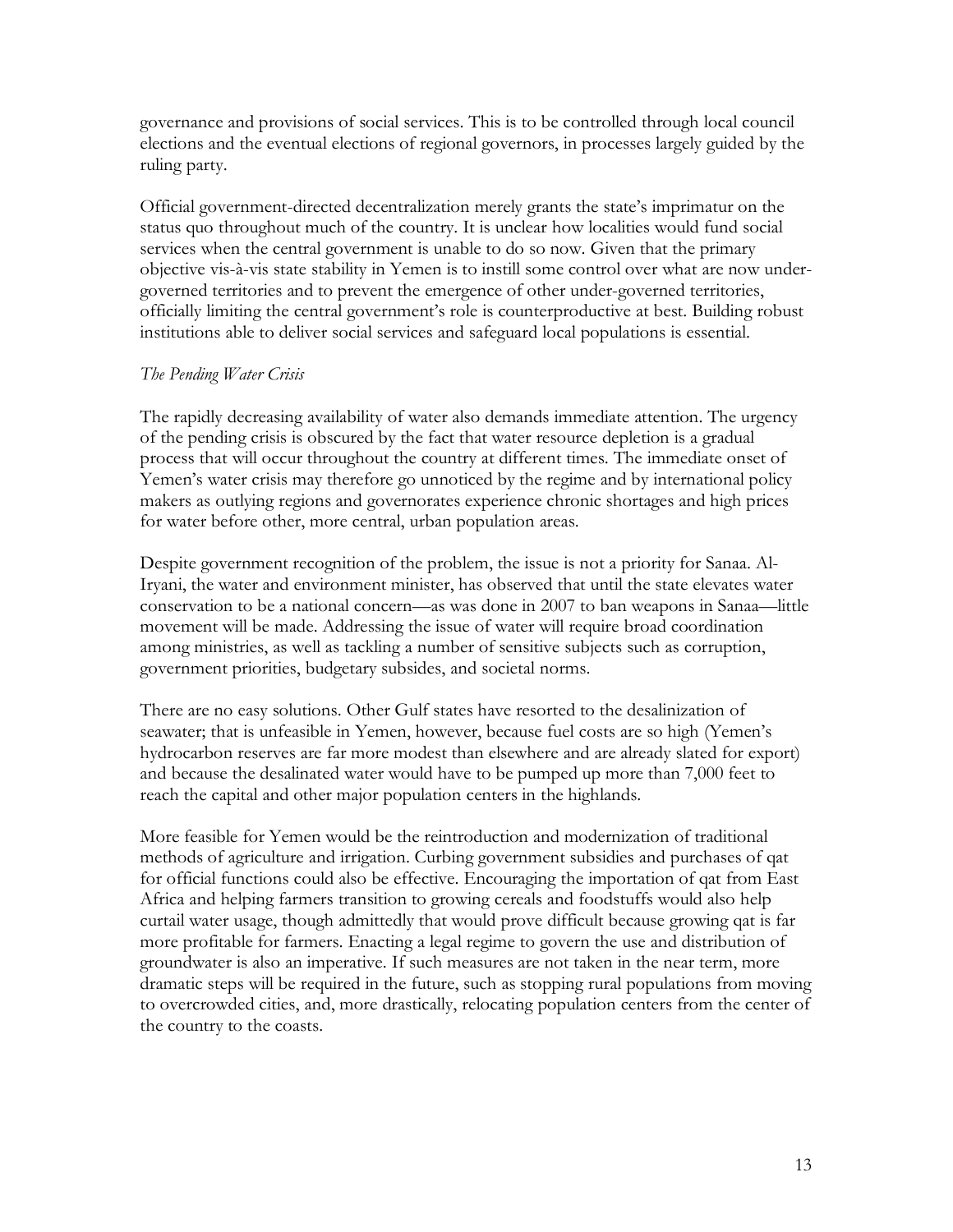#### WAYS TO HELP

It is essential that Washington take a holistic approach to Yemen. Although the major U.S. foreign policy concern with regard to Yemen since 2001 has been security and counterterrorism, the country's deteriorating security is a result of problems unrelated to security. As such, in many cases development assistance, education and technical cooperation, capacity building, institution strengthening, and direct financial assistance can better address the interconnected challenges facing Yemen than can military and security aid.

Framing the U.S.–Yemeni relationship as based solely on security and counterterrorism issues, to the near exclusion of all other issues, has meant that movement on all other issues has been subject to Washington's perception of progress and cooperation from Sanaa on counterterrorism issues. As a result, a lack of movement of counterterrorism issues has stalled all other interactions (and the fact that Yemen is slated to receive more U.S. military and security assistance funding than development assistance in fiscal 2010 demonstrates a continued misallocation of priorities). The United States has ongoing foreign policy and national security interests with regard to Yemen that extend beyond counterterrorism issues, and so it is in Washington's interests to engage Yemen on other issues that will contribute indirectly to improving domestic security.

Yemen should be viewed as part of the Horn of Africa *and* the Arabian Peninsula. While geographically part of the Arabian Peninsula, Yemen in fact has little else in common with the Gulf Cooperation Council states. To be sure, there are many deep connections between Yemeni and Saudi society, but the income disparity and differences in public service provision between Yemen and the Gulf Cooperation Council states clearly point to their differing problems, challenges, and capabilities. In many respects, Yemen's problems more closely approximate those of neighboring East Africa. Yemen's deep ties with the Horn of Africa and role in a greater East Africa smuggling and security complex further underscore the need to view Yemen with a broader lens.

Looking forward, there will be a greater need to improve donor coordination and assistance programs—all the more so because the ongoing global financial crisis will further strain international assistance programs. The Yemeni government currently does a poor job of managing international assistance, and international donors need better synchronization to maximize their impact.

Increased financial assistance to Yemen, such as that currently proposed for fiscal 2011, is required. Assistance can be used to support and offset the difficult economic choices that will need to be made in Yemen, such as curbing government subsidies on diesel and introducing agricultural diversification. Local capacity-building efforts, such as English language instruction, teacher training courses, micro-finance enterprises, and exchange programs for judges, members of parliament, journalists, government workers, and academics can help fill voids left by reduced state capacity.

On security issues, strengthening border guard units so that the central government can better secure its own national borders is a first-order priority. This must be done in coordination with other regional neighbors including Saudi Arabia and Oman. Since 2001, the United States has taken steps toward this objective by supporting the establishment of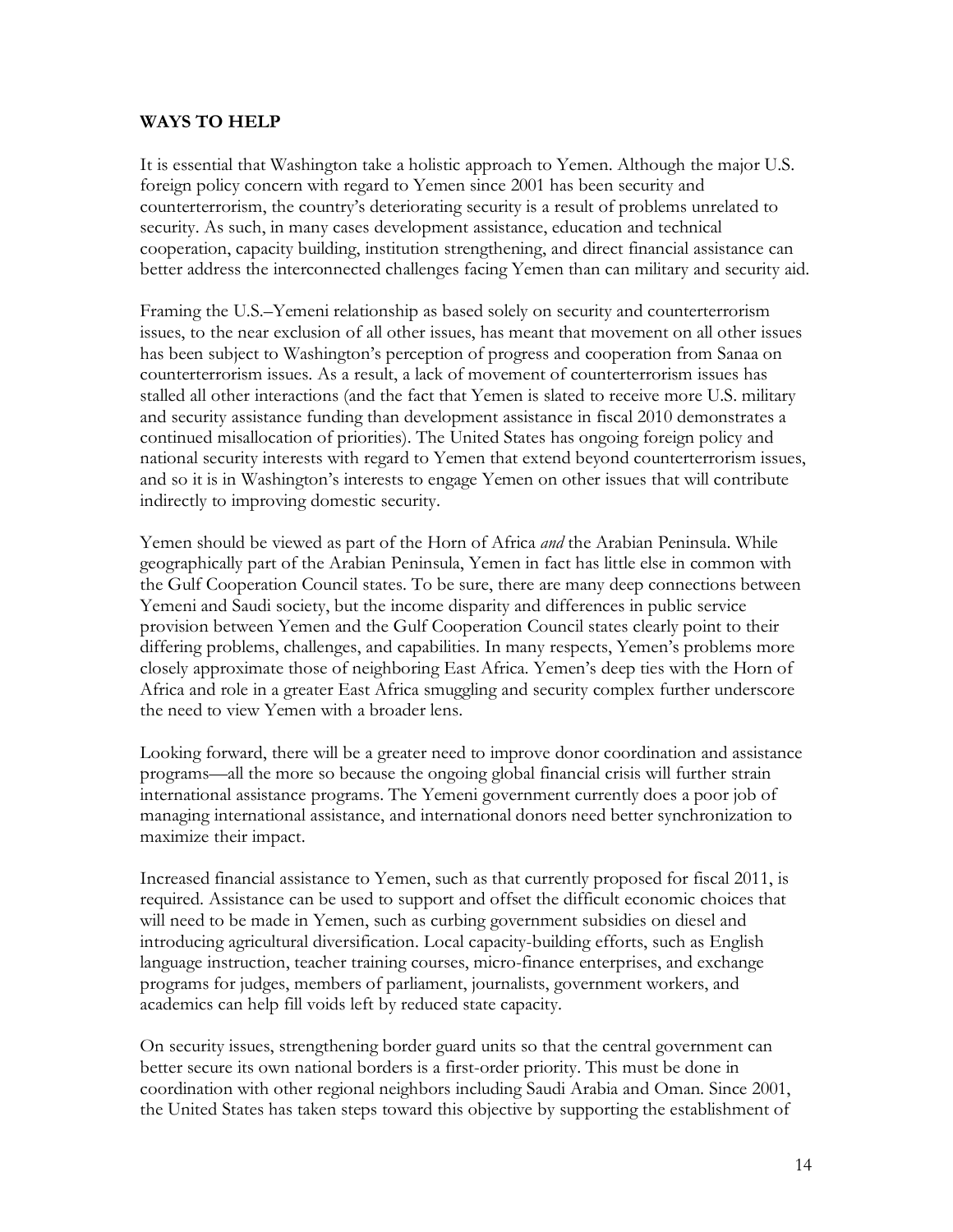the Yemeni coast guard and conducting needs assessments of the border guard units. However, senior Yemeni officers report that there has been little follow-through, and both the coast guard and border guards are in desperate need of equipment and training something the bulk of U.S. security assistance for fiscal 2010 is intended to provide. Increased military-to-military training and exchanges with both the United States and other regional partners should also take place.

Yemen's ability to combat terrorism must be bolstered through efforts to build local capacity in law enforcement and in the legal and judicial systems. Enacting counterterrorism legislation and terror finance laws would help build state resilience. Greater policing training and programs to professionalize the prison service can help staunch one of the greatest concerns held by Western counterterrorism officials. In areas where it is not feasible or desirable to partner with the United States, such efforts can utilize the unique assets of European nations and other regional states.

Ultimately, a regional approach is needed to help improve stability in Yemen. The threats posed to Yemeni security and stability will jeopardize interests well beyond Yemen's borders, and as such there is not solely a U.S., European, or regional solution to Yemen's many challenges. The only way to mitigate the impact of these problems is through the active involvement of all stakeholders. Saudi Arabia and other Gulf Cooperation Council states need to be encouraged to take greater action because failure to address Yemen's looming challenges would hit the regional states first and hardest. Washington should encourage the Gulf states to hold out membership in the Gulf Cooperation Council for Yemen in exchange for tough steps, including progress on curbing government subsidies, addressing corruption, and enacting measures to curtail security concerns. The council should also open trade with Yemen and formalize labor movements to help create a viable and durable future for the country. Yemen should establish high coordination commissions (like the one that exists with Saudi Arabia) with other Gulf states. The international community will also need to help mediate the southern secessionist issue, support a ceasefire in Saada, and begin reconstruction and development assistance to these regions.

#### **CONCLUSION**

Senior Yemeni officials have acknowledged that the country's economic challenges complicate and worsen its security concerns. Development plans, poverty limitation efforts, employment schemes, and public service provision have all been adversely affected by the linkages between the economy and security. Furthermore, domestic unrest and Islamist terrorism have done much to damage the reputation of Yemen as a foreign investment location.

The challenges and problems facing Yemen are not unique in the region. Throughout the Middle East, an increasing number of countries face similar problems of deteriorating state capacity and rising economic and demographic instability. However, in Yemen these challenges threaten to disrupt not just local stability, but also regional and international stability, including the flow of vital hydrocarbons. If left unaddressed, Yemen's problems could potentially destabilize Saudi Arabia and the other Gulf states. The inability of the Yemeni central government to fully control its territory will create space for violent extremists to regroup and launch attacks against domestic and international targets. The